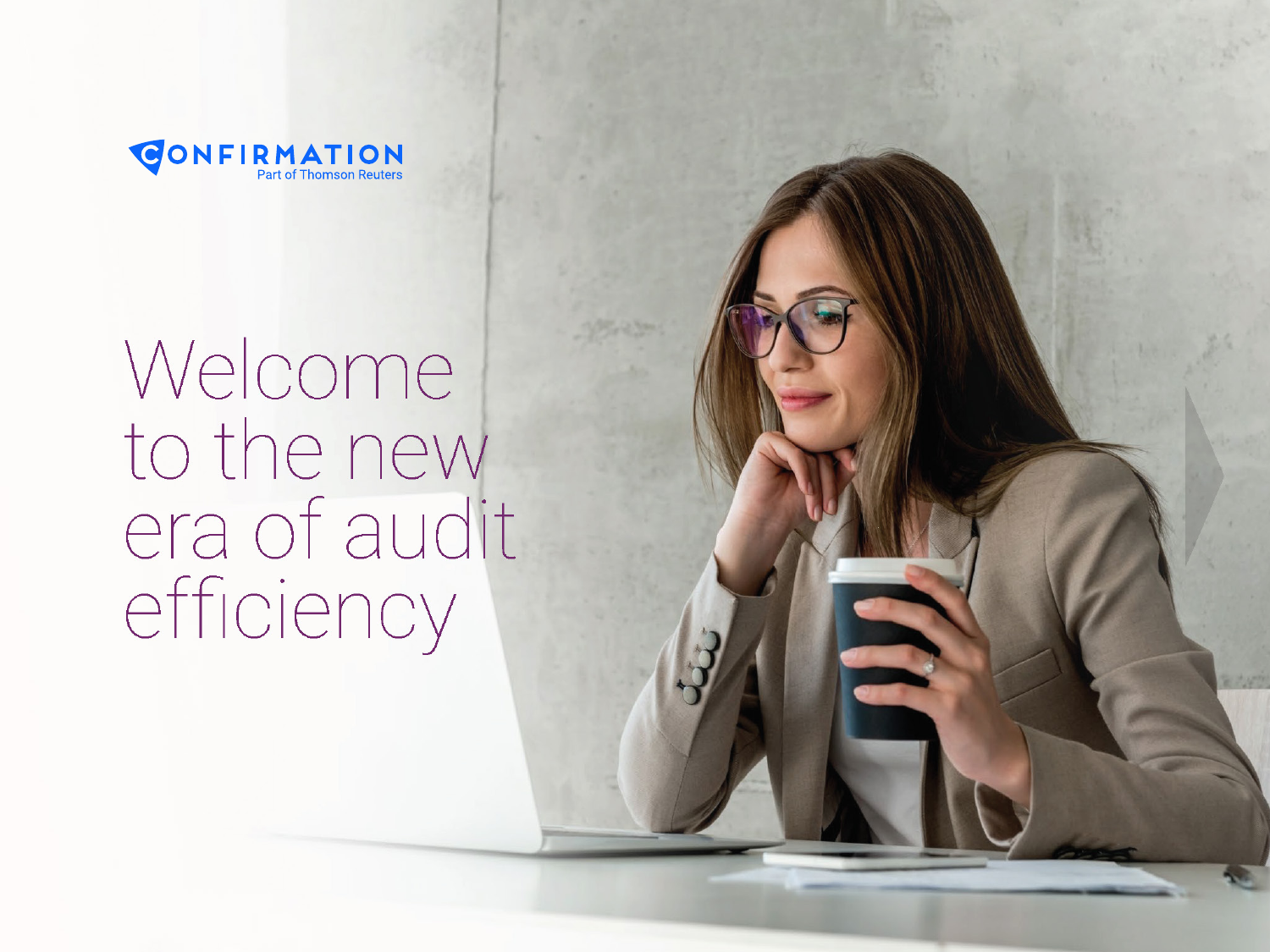## Welcome to the new era of audit efficiency

#### Table of Contents

- 3 Introduction
- 5 Top efficiency opportunity: Audit confirmation
- 6 One step at a time
- Digital confirmations: Not just for large audit firms anymore
- 8 The value imperative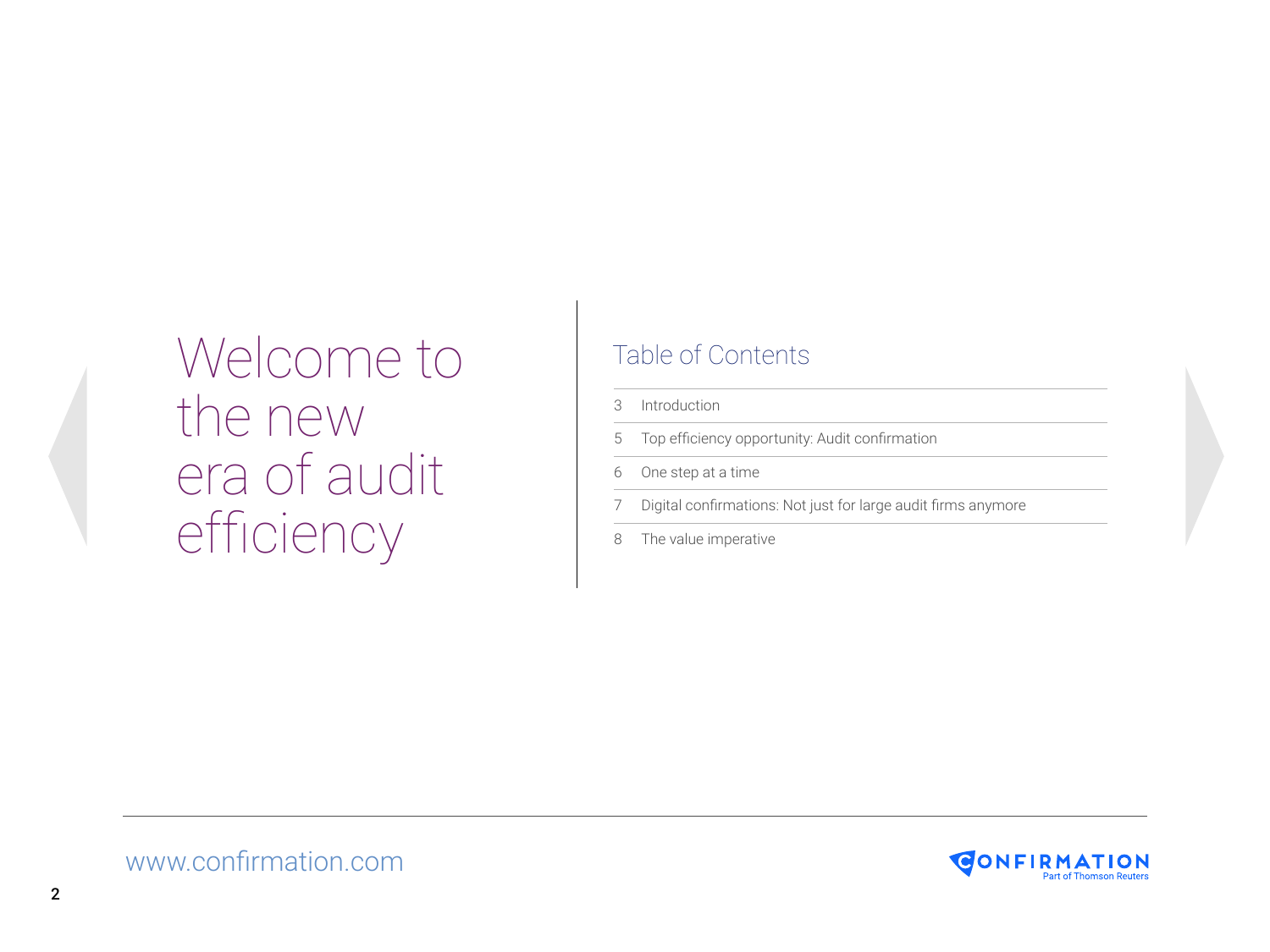In a recent CPA.com survey, auditors pointed to new technologies as the key to unlocking higher levels of efficiency. Here's how they're putting this tech to work.

Auditors are always on the hunt for new ways to make the audit more efficient. By their very nature, audits are time-consuming and processintensive — characteristics that have significant ripple effects throughout the audit firm, regardless of size. The more time auditors spend on laborious, largely repetitive tasks, the less time they have available to spend on more valuable, strategic tasks that require human insight. The effects on audit quality can be equally significant because the more time auditors spend on repetitive tasks such as data entry, the greater the opportunity for errors. For all these reasons and more, the lean, efficient audit is the holy grail for most auditors — and most would agree there is always room for improvement.

Ironically, the processes that make audits so notoriously complex are the source of new optimism regarding the potential for increasing audit efficiency. That's because new technologies have the ability to dramatically improve many of these processes — and they are delivering. These technologies are not unique to accounting; in fact, many of them have been pioneered and tested in other industries, and are now being modified and applied to the accounting profession.



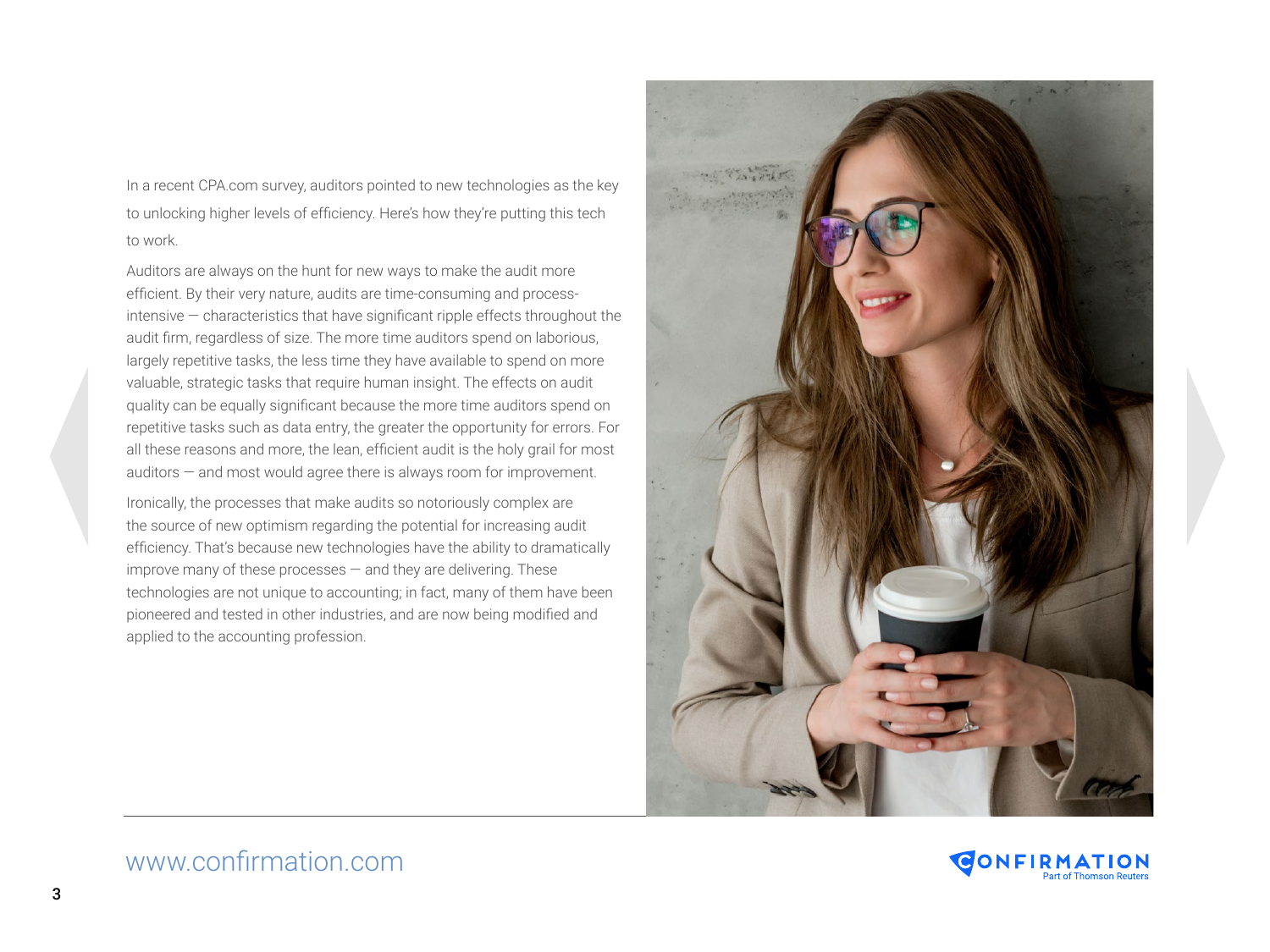Today, there is a growing interest among auditors in adopting new technologies that help make the audit more efficient, especially given the growing pressure to simultaneously deliver higher quality audits and more strategic guidance to clients while also facing heightened competition and tightening margins.

Recent results from a CPA.com survey underscore these points. In this survey of more than 250 auditors at small, medium and large firms, 27% identified "increasing efficiency in audit" as their top goal for 2019. This is 21 percentage points more than the second most-identified goal, "gaining new clients.Their third goal is "implementing new technology" — which makes sense given their aggressive goals for achieving greater levels of efficiency. In fact, when asked to rank the benefits of technology, "enhanced audit efficiency" and "improved audit quality" were identified as the top-two benefits, at 40% and 29% respectively, with "increased profitability" coming in at a distant third place.

With increased audit efficiency being the top goal for auditors in 2019, and with most auditors stating that increased efficiency is a leading benefit of new technology, we wanted to know: How exactly are auditors using technology to achieve new levels of efficiency? Here's what the auditors responding our survey had to say.

#### Top 3 goals for audit firms in 2019



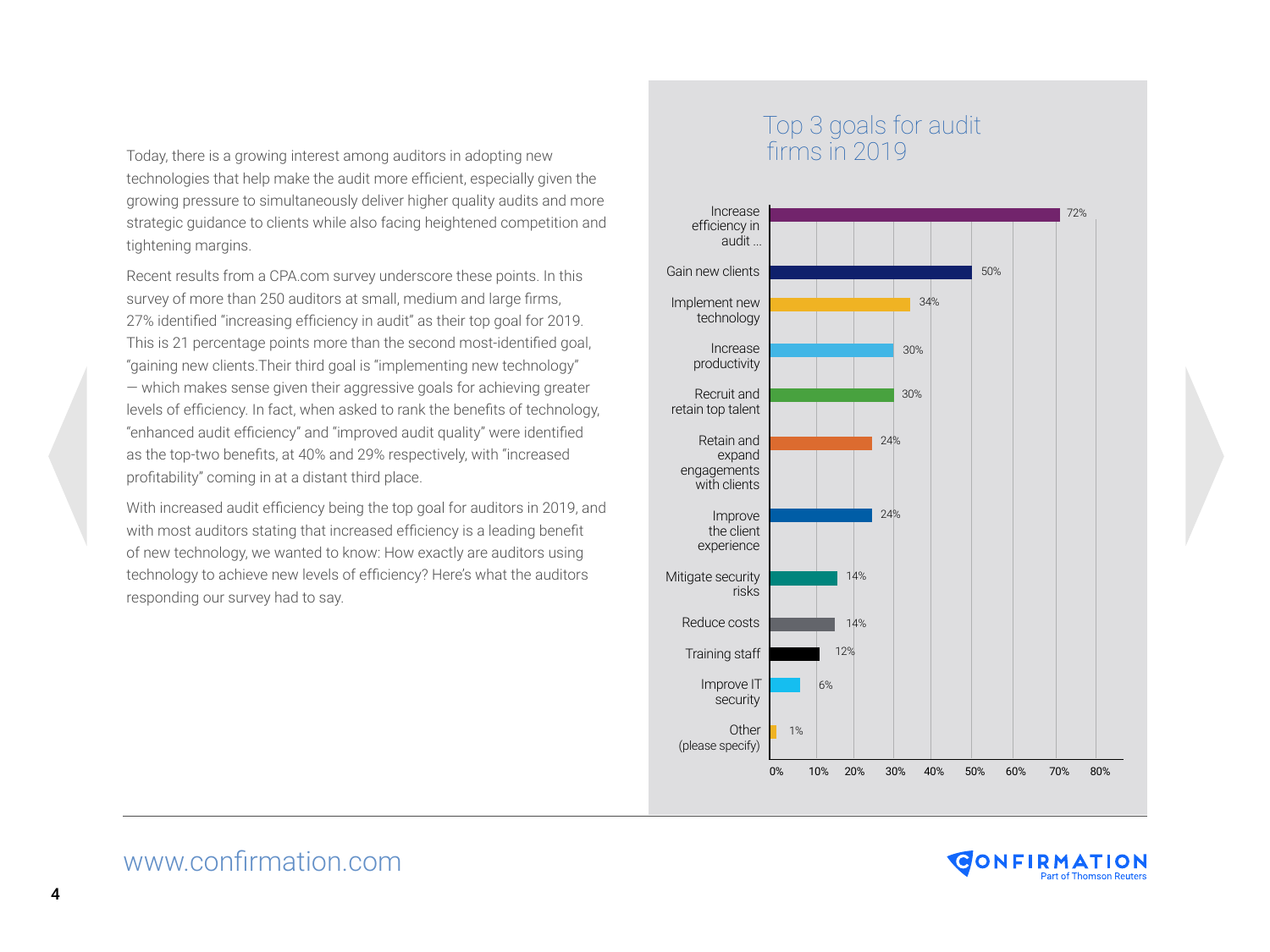#### Top efficiency opportunity: Audit confirmation

The audit is a complex, multi-stage, process-intensive undertaking, presenting many potential targets for efficiency-focused innovation. So where to start? The audit confirmation process stands out as a prime target for this type of innovation. Audit confirmation is replete with manual, repetitive, time-consuming steps such as testing the completeness of populations, sampling and sending confirmations, comparing confirmations with client-provided information, resending confirmations, and more — many of which could be either replaced or assisted by technology. There are ample signs that this shift is already underway among auditors today.

Online management of the confirmation request process is now the top method in use among auditors today, with 44% of survey respondents indicating that they use the CONFIRMATION platform to manage this important component of the audit. Postal mail, meanwhile, is used by 39% of auditors. This is the result of a years-long trend toward greater use of digital platforms — survey respondents who reported using such a platform jumped more than 41% over three years. This has big implications for auditors for a number of reasons, starting with the competitive environment. Auditors who are quick to adopt and deploy digital tools to help streamline the audit will almost certainly hold a significant competitive advantage over those who haven't yet, influencing everything from profitability, quality and reputation to talent recruitment and retention.

Auditors are already seeing the results of this important shift. "When you take away a process that's disjointed and inefficient  $-$  like processing paper confirmations that you have to pick up and put down multiple times — that makes a huge difference," says Peter Henley, CPA/CITP, Senior Director at Clark Number P.S.

Just as important, clients can see the difference, too. "We've realized significant administrative savings," says Sam Timothy, president and owner of Timothy, DeVolt and Company, P.C., "and we have received the same feedback from our audit clients." 

#### How much are each of the following methods used by your firm to request confirmations?



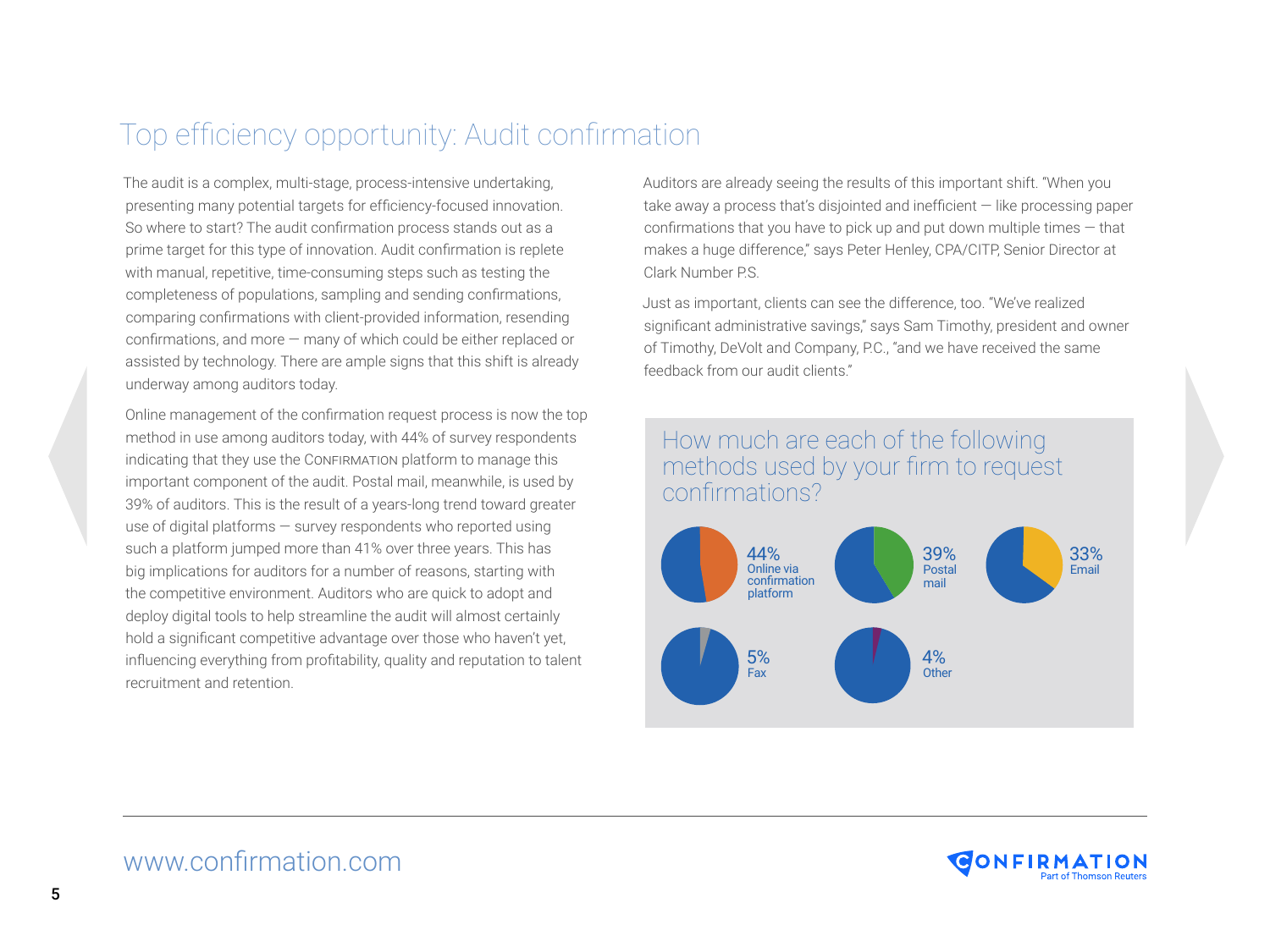#### One step at a time

For audit firms seeking to achieve greater efficiency in the confirmation process through technology, where should they start? The truth is that today's confirmation-focused technology is well-suited to all confirmation types, so this decision is largely a function of the unique variables in play at each individual firm.

When it comes to determining where to start, it is clear that most auditors have choices. Survey respondents reported that they are responsible for a range of confirmation types, including bank, legal, insurance, HUD, AR/AP, and employee benefit plans, all of which figure heavily in the process for most auditors. This range presents an opportunity for auditors, who can test their approach with one type of confirmation, then move on to others as their processes mature and they find successes that can be replicated elsewhere.

Many auditors choose to begin with bank confirmations, which loom large over the audit confirmation process. 93% of auditors report that they request audit confirmations from banks. While different types of confirmations present their nuances, the activities required are generally similar. Which means that wherever auditors start, their findings and best practices can be easily extended. Plus, auditors who use a standard, commercially available digital platform are able to benefit from industry-level best practices built into the platform itself, informed by the experiences of others who have used it extensively.

#### Types of audit confirmations requested by your own firm.

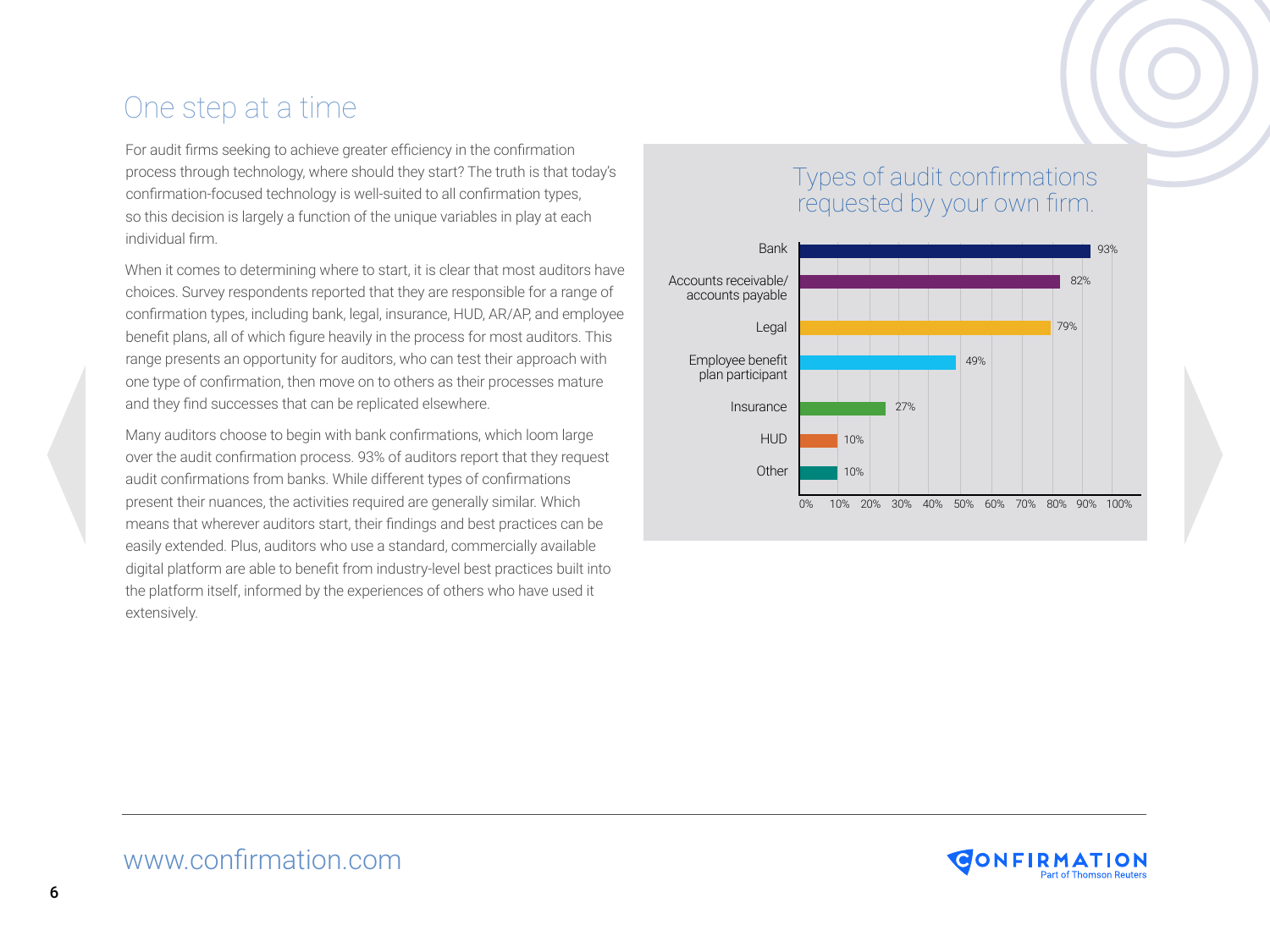

### Digital confirmations: Not just for large audit firms anymore

In keeping with traditional technology adoption trends, larger audit firms have been the first to widely adopt digital-led approaches to the confirmation process. Typically, larger firms have the capacity to experiment and willingness to adopt such new approaches, while smaller players tend to take a wait-and-see approach in order to mitigate perceived risks. So where are smaller firms on the adoption curve today  $-$  and where should they be given digital advances in the confirmation process?

It seems clear from survey respondents that small- and mid-size firms are already making the move to adopt a digital-led approach. At the same time, they still rely heavily on traditional confirmation tools, such as postal mail. In fact, small firms use postal mail more than twice as much as digital approaches. There is a clear trend at work here  $-$  the larger the firm, the more likely they are to go digital.

There are a range of factors at work behind this trend. Smaller firms are looking to large, early-adopter firms as bellwethers for their own experiences and are looking for positive signs of successful adoption from others before making their own moves. Scale is also an issue. While leaders at smaller firms may recognize the potential value of digital tools, they may think they do not have the resources to change a longstanding practice. But that is quickly changing, as these survey results show. The value equation for small- and mid-sized firms is shifting.

Kim Thomason, a Nashville-based sole practitioner who managed the auditing process at a large accounting firm before setting up her own practice, was surprised to find that even the large firm that previously handled one of her accounts relied on a paper-based process. "I was blown away by the fact that the previous firm had been using paper-based confirmations," Thomason says. With the greater time savings, workflow efficiency, and security an online platform offers, I cannot imagine why any firm wouldn't want to make that transition." 

#### How much are each of the following methods used by your firm to request confirmations?





#### www.confirmation.com